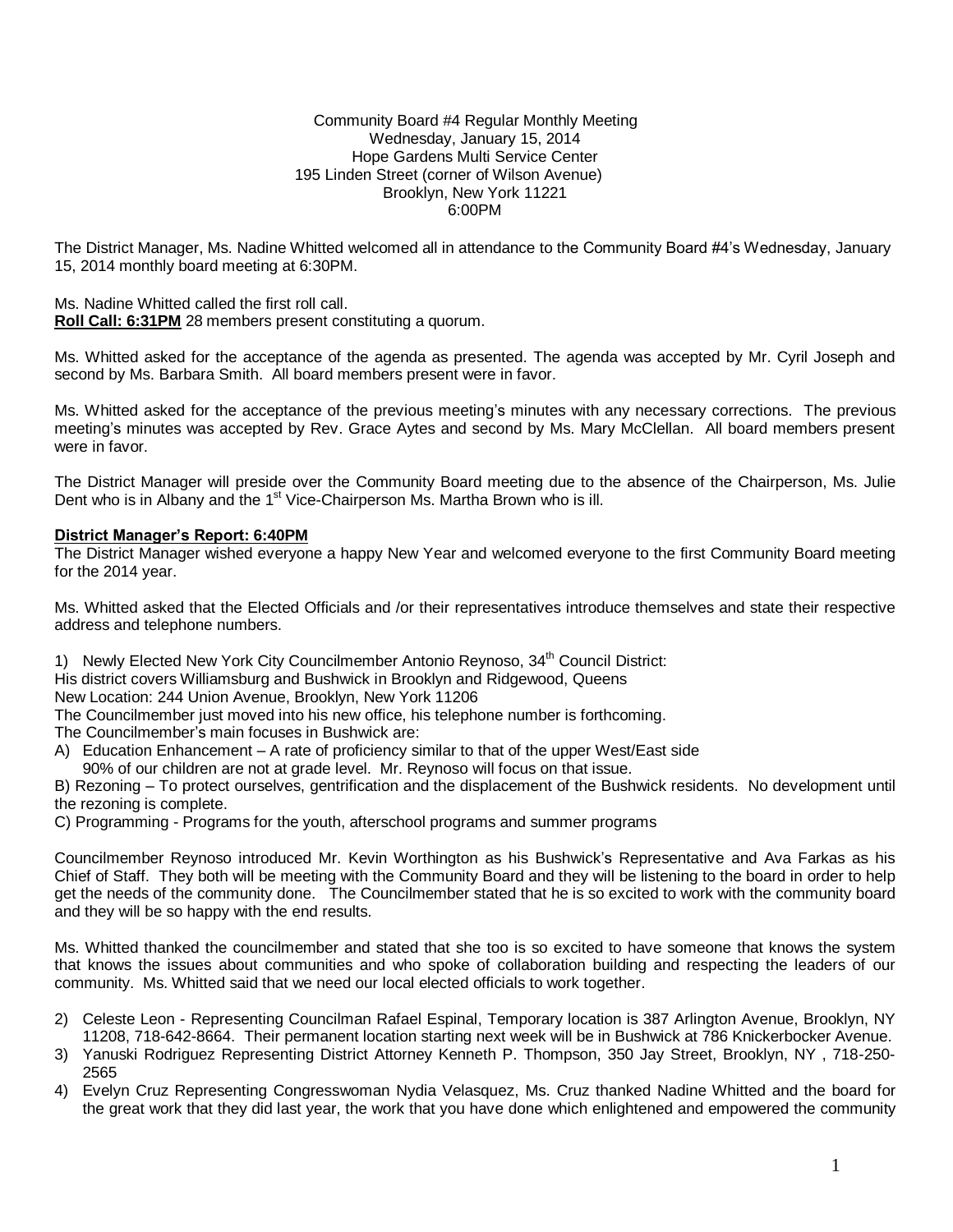with vital information and action. She is looking forwarding in working with her friend Councilmember Reynoso and Kevin who last year was excellent in working with Diana Reyna. She said that we have come a long way and that is because of Ms. Whitted, Ms. Julie Dent and the board for their wonderful leadership.

- 5) Paula Melendez is the Constituent Manager for the Newly Elected Assemblywoman Maritza Davila. She is also the female District Leader for the 54<sup>th</sup> District.
- 6) Michael Olmeda Representing Senator Martin M. Dilan, 718 Knickerbocker Avenue (corner of Jefferson Avenue) 718- 573-1726
- 7) Italia Granshaw, Brooklyn Borough President Eric Adams, 209 Joralemon Street, Brooklyn, NY, 718-802-4032

The District Manager welcomed each and every one to the meeting and stated that she is looking forward to where they are going in this community because there is work to be done.

The District Manager included a current listing of the Elected Officials within the community district in her report. The list includes the elected official's phone number, address and their contact person.

NYC – Council Member Rafael L. Espinal, Jr. has extended an invitation to his inauguration ceremony on Saturday, January 18, 2014 to all Board members.

## Representative from City, State or Federal Agencies:

1) Deputy Inspector Tasso, Commanding Officer of the 83<sup>rd</sup> Precinct, 480 Knickerbocker Avenue

The Commanding Officer wished everyone a Happy New Year. The 83<sup>rd</sup> Precinct statistically had a very good year for the 2013 year which they finished the year with at 6% down in crime. They had record crime drops in most of the crime categories including shootings; Bushwick had the least amount of shootings in Brooklyn. They had a good year and the commanding officer continues to look forward in working with the community board and the community in general for the 2014 year to continue to make Bushwick a safer place to live and visit.

- 2) Police Officer N. Robinson, 83<sup>rd</sup> Precinct Community Affairs Unit, 480 Knickerbocker Avenue, 718-574-1697
- 3) Boniface WeWe, Brooklyn Public Library, Washington Irving Branch, 360 Irving Avenue, 718-682-7387
- 4) Maggie Mangual Wyckoff Heights Medical Center -Positive Health Management Program, 342 Stanhope Street,
- Prevention Health Manager, 718-508-4669

Councilmember Reynoso: Diana Reyna is now the Deputy Borough President. North Brooklyn representation has really changed stated Councilmember Reynoso. We have a lot of opportunities and there are a lot of representatives that know the community well, so let us take advantage of it all and be proud of the fact that North Brooklyn is respected and well represented.

Nadine Whitted: As a District Manager she has the opportunity to meet with the other District Managers in Brooklyn monthly at the Borough Service Cabinet meeting. This month it did her heart well to see her former NYC-Council Member Diana Reyna taking charge at that meeting and she did it with the eloquence that we know her to exhibit. She was engaging as well as knowledgeable. Ms. Whitted said that we have a power house representing Bushwick (and the entire borough of Brooklyn) Borough President Eric Adams spoke as to Brooklyn as not being the forgotten part of New York City. Mr. Adams also spoke about the neighborhoods in Brooklyn feeling like they are second class citizens to more fluent neighborhoods. Ms. Whitted went on to say that we have some really powerful leadership working for us and she is excited because she thinks that it means good things for the community.

A lot of this she feels is contributed to a lot of the people that were present at the board meeting because they vote, they come out and they let the people know what their items are and they chose the people who they feel that would take their concerns and do the best that they can with it.

Mr. Robert Solano –CUFF (Churches United for Fair Housing):

- 1) Condo located at 782 Hart Street A small workshop was done at St. Joseph's in which 25-35 people applied.
- 2) The deadline is January 21, 2014 for the 10 three family homes being built in Bushwick
- 3) Any clergy &/or their representatives present were asked to see Mr. Solano so that they may attend a meeting being held next week with all of their clergy members of his organizations. The three pillar organizations that they have are: St. Barbara's, St. Joseph's and St. Bridget's and they are looking to quadruple that in the next four months. Those who wish to be a part of this movement were asked to see him.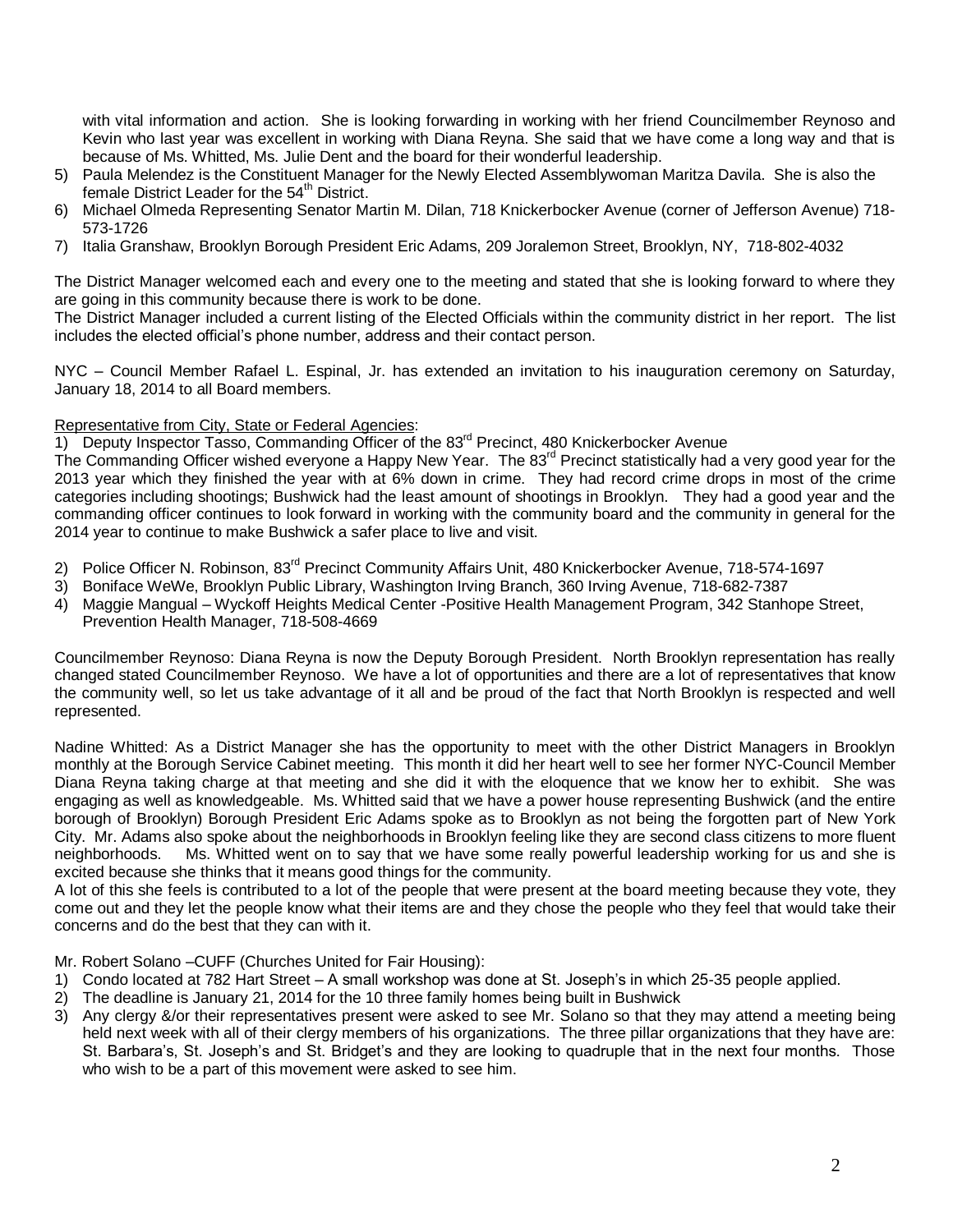Ms. Whitted thanked Mr. Robert Solano for attending last month's meeting with the information that he gave out to those who were in attendance.

Due to the holidays and other reasons the board did not host any meetings since the last board meeting.

Homeownership Opportunity: Bushwick East Homes, a participant in the governmentally assisted affordable housing program and supervised by the NYC – Department of Housing Preservation and Development (HPD), announces Applications for Newly Constructed Affordable Three Family Homes.

Residents of Brooklyn Community Board #4 district will receive preference for 50% of the homes. Eligible City of NY Municipal Employees will receive a 5% preference. Eligible households that include persons with mobility impairments will receive a 2% preference for the homes.

The District Manager had applications available at the meeting for who were interested in applying.

NYC Department of Design and Construction (DDC) – Project NO. Red -369 replacing existing 20" water mains on Knickerbocker Avenue from Cooper Street to Grove Street. To facilitate the work the main water service may need to be shut down. When this is the case a notice is to be posted 24 hours in advance of the shut-down to affected residents. IF THE NOTICE IS POSTED ON YOUR BUILDING PLEASE SHARE THAT INFORMATION WITH THE OTHER TENENTS IN THE BUILDING SO THAT EVERYONE AFFECTED CAN TAKE THE APPROPRIATED MEASURES. In the case of apartment buildings notices will only be places on the main door of the building, individual notices will not be given.

Play Street Applications for 2014 must be submitted to the community board by April  $1<sup>st</sup>$ , 2014 deadline. The review process can take up to 2 months so applications must be submitted soon. The earlier you submit, the earlier you may receive a response and avoid or resolve any potential problems. Please note that you will need to obtain signatures from your local Community Board and police precinct.

City-Bench: The purpose is to install benches throughout the city to support transit use and walking particularly for elderly and mobility-impaired New Yorkers. The board would like you to identify sites that could benefit from bench installations. Typically the site should be a sidewalk at least 12 feet wide near a senior center, on commercial corridors and near municipal commercial and recreational destinations. Sidewalks must be at least 14 feet wide at bus stops. The benches are 7'6" long with seat dividers that prevent sleeping. NYC Dept. of Transportation will be responsible for the bench should an issue arise and will maintain the benches.

Currently a planned installation for a bench is to be in front of 319 Stanhope Street.

Wyckoff Heights Medical Center: Rising Wednesday

January 22, 2014, 5:30pm to 6:30pm,  $\overline{5}^{\text{th}}$  floor conference room

Join them in their continuing series of community discussions, meet and greet the Wyckoff Dental Team

Opportunities For A Better Tomorrow (OBT) – Clerical skills training & High School Equivalency Preparation – New cycle starts February and the training is free. Included is transportation and lunch stipend. Training also includes:

- a) Preparation for two nationally recognized credentials-Microsoft Office Specialist Certification and the National Retail Federation Customer Service Certification
- b) Public Speaking and Communications
- c) College Access assistance
- d) Work readiness
- e) Job placement assistance
- f) High School Equivalency preparation

You can register now at one of three sites: Sunset Park, 783 Fourth Avenue, 718-369-0303 Bushwick, 25 Thornton Street, Brooklyn, NY, 718-387-1600 Y-Roads, 161-04 Jamaica Avenue, NY 11432 718-630-9727

New York Restoration Project (NYRP): Apply to host a tree, giveaway with NYRP! The NYRP is looking for local organizations to sponsor free tree as part of the MillionTressNYC initiative.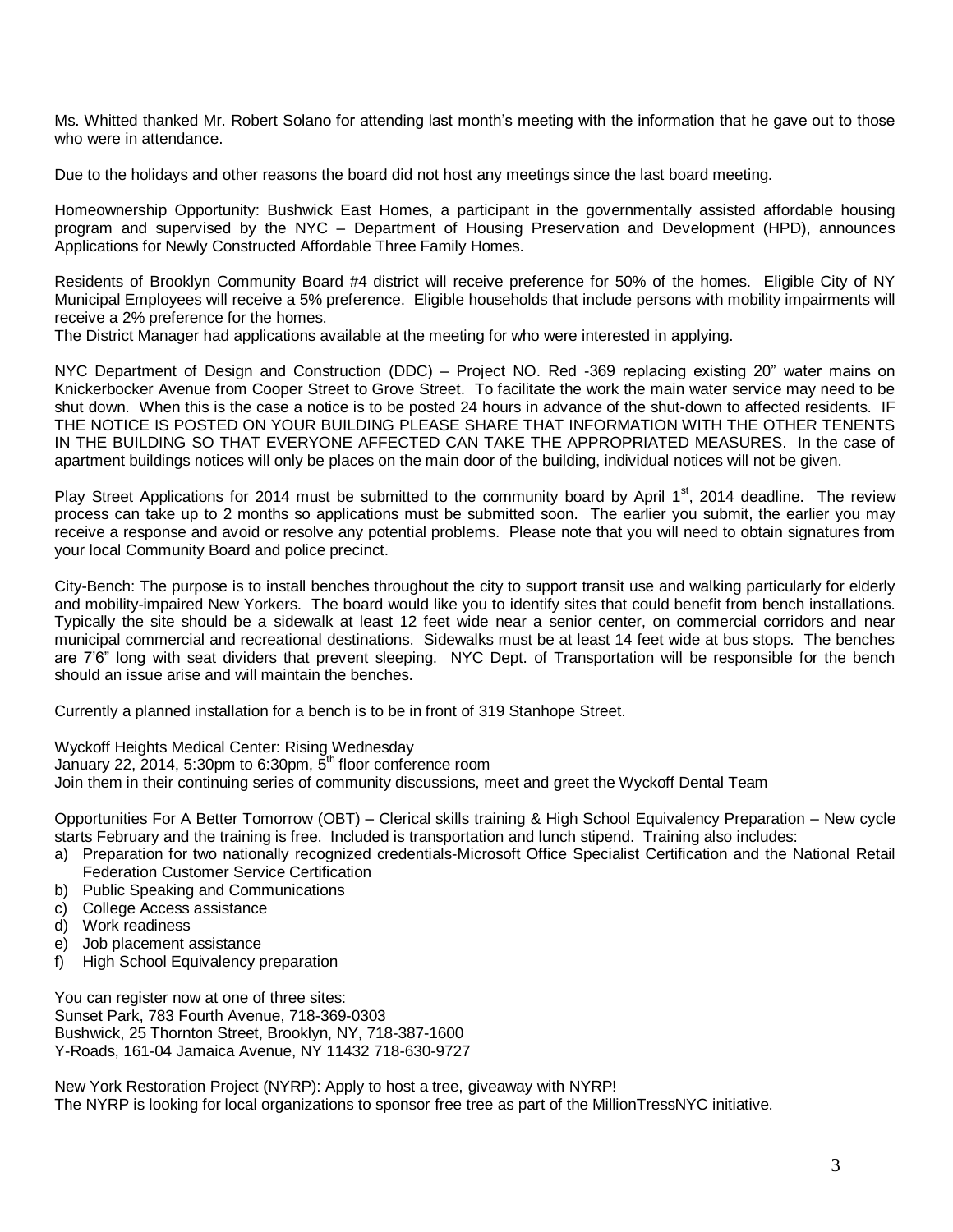For more information on tree giveaways, visit [www.nyrp.org/treegiveaways](http://www.nyrp.org/treegiveaways) or contact Mike Mitchell, Community Initiatives Manager, at [mmitchell@nyrp.org](mailto:mmitchell@nyrp.org) or call 212-333-2552

Citizens Committee of NY CCC: Spring 2014 Youth Action NYC Community Leadership Course begins March 3, 2014. Application deadline is February 12, 2014.

The District Manager asked for the acceptance of the District Manager's Report as written. The District Manager's report was accepted by Ms. Miriam Lamboy and second by Sharline Moore. All members present were in favor.

## **Announcements: 7:08PM**

Hon. Evelyn J. Laporte, Criminal Court of the City of New York: Domestic Abuse

Domestic Abuse can affect a young person, women, a man and elderly persons. Elderly abuse are usually committed by a family member. Domestic Abuse affects our society and is about power and control of another person. The hospitals Emergency rooms are full of domestic abused persons and it is the most silent crime done in the world. Judge Laporte is asking that community leaders be mindful of domestic abuse.

Italia Granshaw, Brooklyn Borough President Eric Adams: Community Board membership if interested please call 718- 802-4032 or go online for an application at [www.brooklyn-usa.org](http://www.brooklyn-usa.org/)

Kings County District Attorneys' Office Kenneth P. Thompson presents Teen Dating Violence Conference: "Keeping it Real and Keeping it Safe". Understanding teen dating violence and sexual assault, social stigma, fear of retribution and the trauma of not being believed prevent reports of teen sexual abuse. Join us as we openly discuss the realities of teen dating violence and sexual assault within our communities.

On Tuesday, February 11, 2014 from 9:30am to 1:00pm, Registration from 9:15am -9:45am. Brooklyn Law School, Moot Court room, 7th floor, 250 Joralemon Street, Brooklyn NY 11201

Open to all Brooklyn High School Students, Attendance requires parental and school permission Registration requires by February 4<sup>th</sup>, 2014, fax registration to 718-780-9616 or call Audace Garnett at 718-250-2463 or [garnetta@brooklynda.org](mailto:garnetta@brooklynda.org) 

Wyckoff Heights Medical Center – Positive Health Management invites you to our new clinic for: Sexual & Behavioral Health services (SBH)

Free services for gay & bi men aged 18-30 who have no medical insurance Our new clinic offers:

STD treatment & screenings Rapid HIV testing PEP (Post Exposure Prophylaxis) Hepatitis A, B. C screenings/treatment & hepatitis A and B vaccinations Short-term Mental health & substance abuse counseling Fun & informative health education services Referrals

Confidential & convenient location: 374 Stockholm Street, 2<sup>nd</sup> Floor, Brooklyn, NY 11237 – between Wyckoff Avenue & Saint Nicholas Avenue. For an appointment please call: 718-509-3140 L train to Dekalb Avenue stop or B15 bus to Wyckoff Avenue

ASCEND: Enroll your child in an Ascend Public Charter School Visit our schools, learn more about our program and meet our staff Bushwick Ascend Lower School (K-5) 751 Knickerbocker Avenue: Wednesday, March 5<sup>th</sup> at 10:30am – 12:00pm  $Saturday$ , March 15<sup>th</sup> at 11:00am – 12:30pm Now enrolling K-8<sup>th</sup> grade! Apply by April 1<sup>st</sup> at ascendlearning.org/enroll or call 347-464-7600

Brooklyn Public Library: Need a Passport? Now you can apply for a U.S. passport and U.S. passport card at either of our two officially-designated passport application acceptance facilities. Applicants will need to bring the following:

Proof of citizenship Proof of identity A photograph Separate payments for processing and passport fees made payable to US Dept. of State and Brooklyn Public Library.